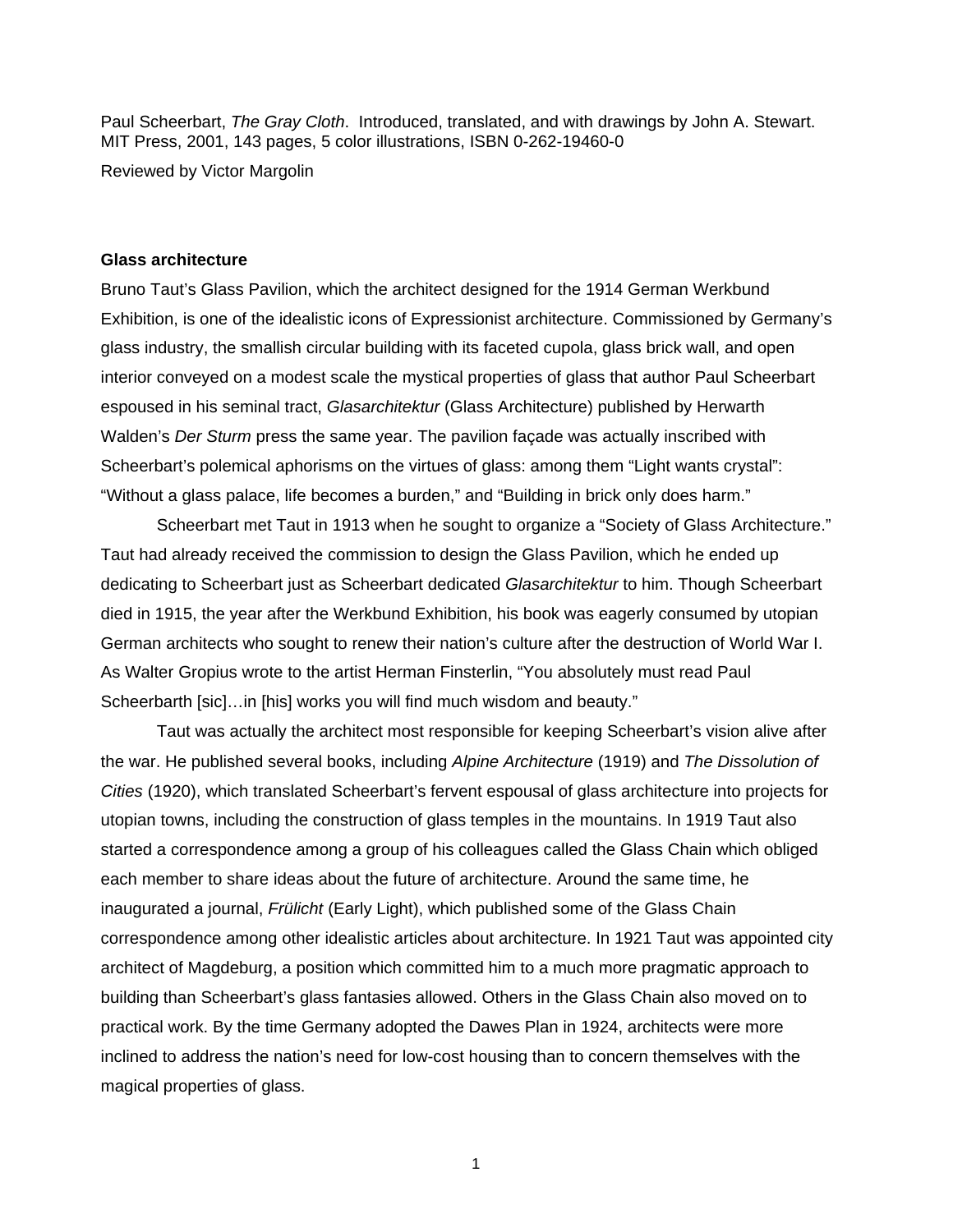It is unclear whether or not Scheerbart influenced Mies van der Rohe, whose models for steel and glass towers in the early 1920s were allied with the rationalist tendencies of the G group. Certainly Mies's early Weimar experiments paved the way for the subsequent explosion of glass curtain wall office and apartment buildings. Though his spartan aesthetic left no room for the extravagant use of colored glass that Scheerbart promoted, his structures and those of others responsible for modernism's corporate style after World War II came closer to realizing Scheerbart's vision than the utopian projects of Taut and other Expressionist architects.

## **Scheerbart's novel**

The same year that Scheerbart published *Glasarchitektur*, he also brought out a novel, *Das graue Tuch und zehn prozent Weiss; Ein Damen Roman*, which has now been admirably translated into English as *The Gray Cloth and Ten Percent White: A Ladies Novel* by John A. Stuart, professor of architecture at Florida International University. Stuart also wrote an extensive contextual introduction and produced several lovely pastel drawings as visual complements to Scheerbart's text. From Stuart, we learn that *The Gray Cloth* was the last of Scheerbart's novels. It is also the first to be translated into English. Scheerbart was a prolific writer who produced a good number of novels and theater pieces as well as myriad essays, stories, and reviews, many of them on architectural topics, for Berlin's daily press. He also participated in the city's lively café life. As a writer, Scheerbart was known for his ironic style, which one might compare with that of Karl Krauss or Adolf Loos, who were writing around the same time in Vienna.

From the time of his first novel, *Das Paradies: Die Heimat der Kunst* (Paradise; Homeland of Art), published in 1893, Scheerbart was preoccupied with glass architecture, which is a major theme of *The Gray Cloth.* The novel is set in the middle of the twentieth century, a time when new technologies as envisioned by the author enable people to travel around the world, build large structures of glass, and communicate with each other by telegraph. His protagonist is Edgar Krug, an immensely successful Swiss architect and a proponent of buildings made of colored glass. Krug circumnavigates the globe in his own dirigible-like airship, attending to his many projects.

## **The narrative**

The novel opens in one of Krug's buildings, a large exhibition hall of steel and colored glass in Chicago where an organ concert is taking place. The organ "roared with such a stormy rhythm that all the seated visitors involuntarily sprang up and stared at the dazzling color magic."(4) When Krug is introduced to the organist Clara Weber she is wearing a simple gray dress with ten percent white trim. Krug is enraptured with this outfit because he believes that only gray clothing with no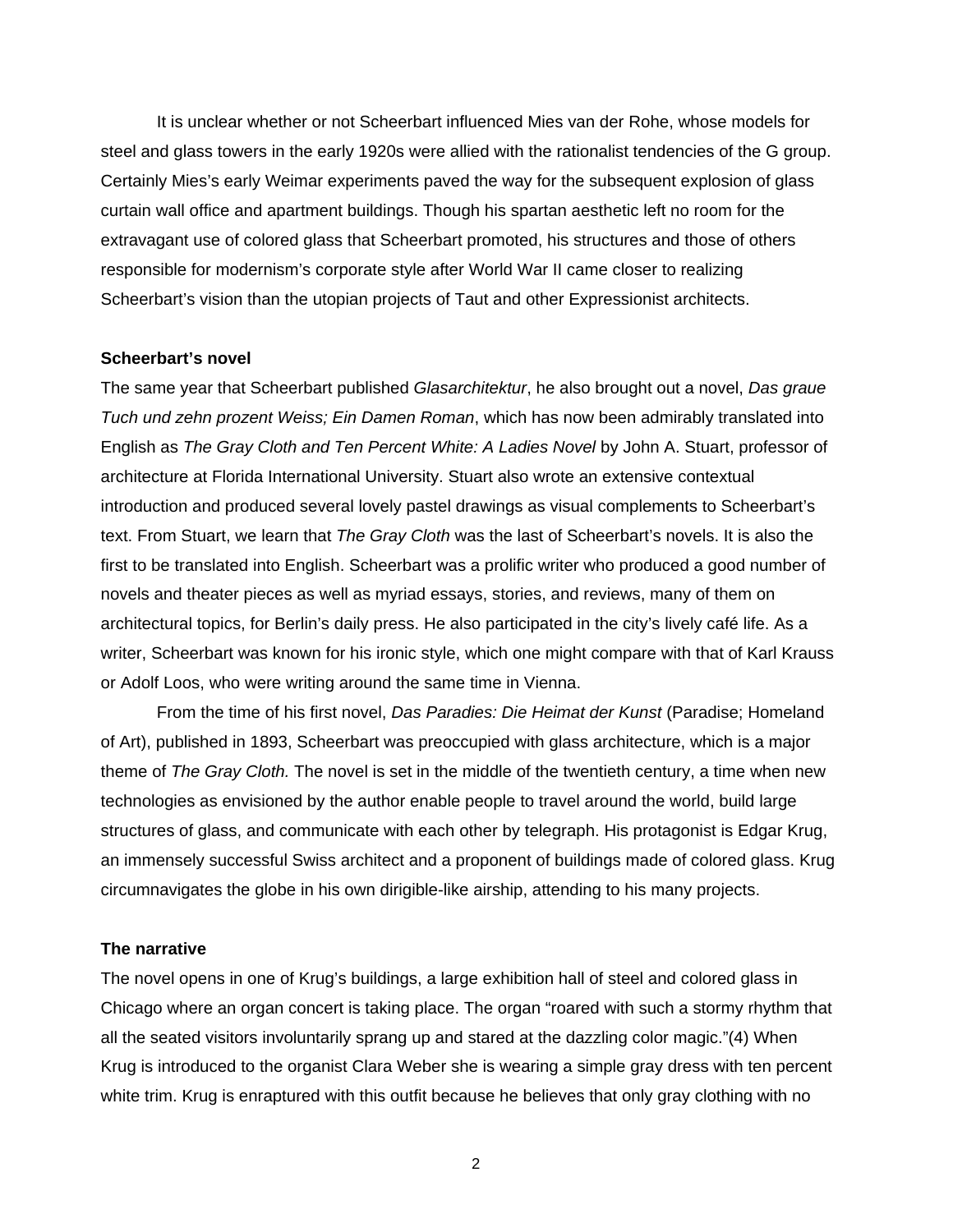more than ten percent white added, is compatible with his colored glass architecture. Clara's outfit so endears Krug to her that the two move quickly to a marriage contract, which obligates Clara to dress only in gray with no more than ten percent white trim or accessories.

Clara's seeming submissiveness to Krug's will, however, is countered by her powerful organ playing. She is, in fact, introduced to the reader through the potent rhythms of her music, which induce the audience to stand up and respond to the colored glass walls around them. Throughout the book Clara is encouraged by her American friend Amanda Schmidt to reject the decision to dress as Krug wishes. Amanda is an artist who sells one of her sculptures to Krug at the beginning of the book. In the piece that Krug buys, a head which might be a lion's or a human's, is attached to a fish's body while the side fin covers the entire fish's body like a cloak. The replacement of a fish's head with that of a lion or human, thus combining either brute force or refined intelligence with the flowing movement of the fish's body, suggests an empowerment of Amanda as an artist and a woman.

#### **Patriarchy**

Though the examples of Clara's organ playing and Amanda's art introduce both women as strong figures, male power is quickly reasserted when Krug's airship takes off, whisking him and Clara to the Fiji Islands, where he must attend to one of his projects, a convalescent home for retired air chauffeurs which is being built by an Englishman, Mr. Webster. Beginning with this project, Krug travels in his airship from one place to another as he is called to make important decisions and attend to crises. Though the male force that Krug embodies is now front and center, Scheerbart keeps the female voice alive through telegraph messages back and forth between Clara and Amanda. Clara is confined to the airship and laments that her agreement to dress only in gray is now making her long for colors.

Meanwhile Edgar Krug is embroiled in a dispute with the builder, Mr. Webster, about how much color can be included in the convalescent home. Webster argues that the chauffeurs are against the colors Krug proposes and want only single-colored glass plates. Here Scheerbart pits Krug's vision against the realities of his clients' desires. In his discussion of the convalescent home, Scheerbart conveys an impressive knowledge of building techniques. Krug and Webster have a technical discussion of how to position the building's windscreens to enhance a view of the sea.

Krug *enlists* Clara to introduce the prospect of adding color to the project. Initially he calls Webster's attention to her gray outfit as evidence of his taste for simplicity but he then invites Clara to suggest several bright colors for the glass windscreens. Webster finally agrees to use them.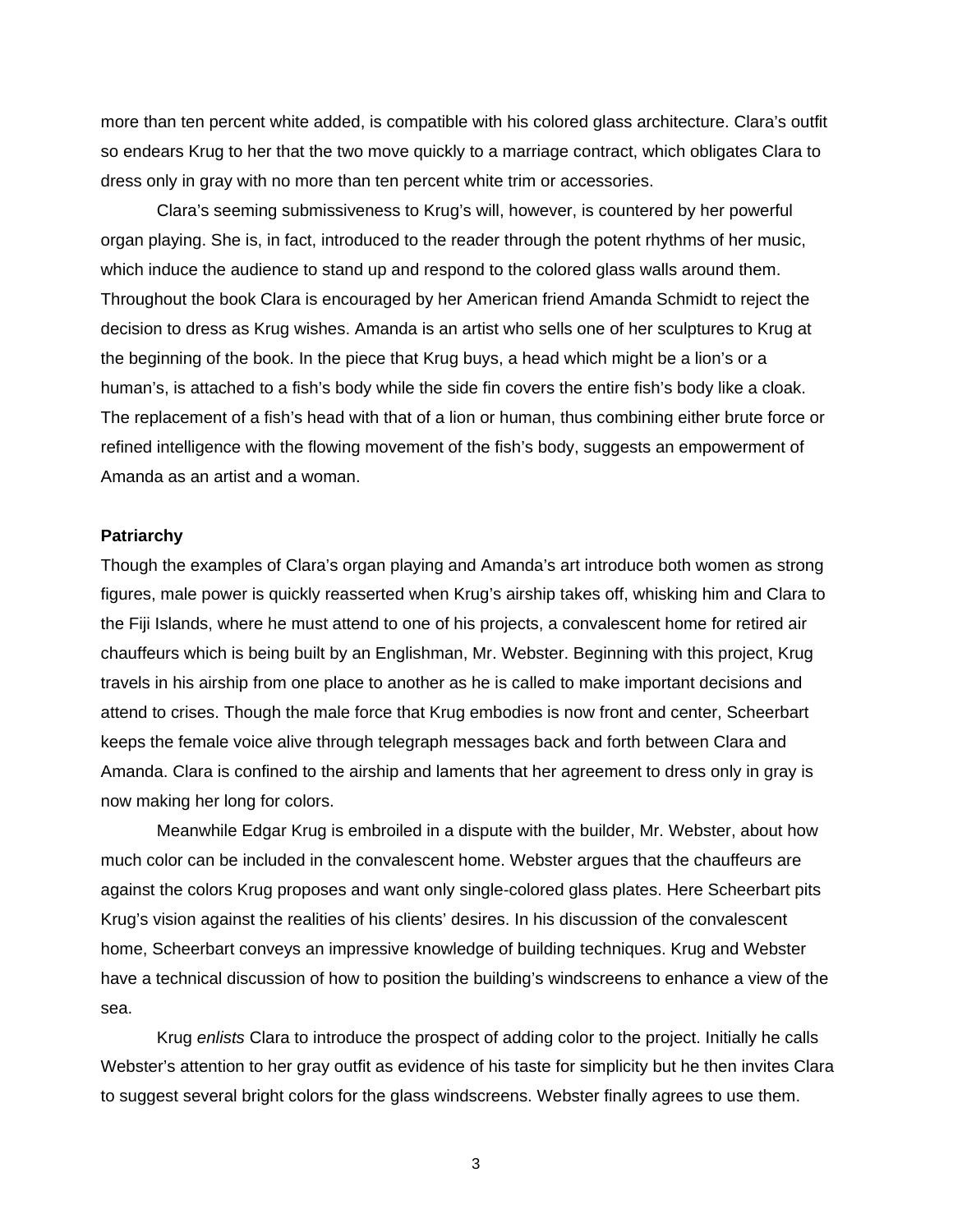Once again, we find a contrast between Clara's gray garb and her discursive power to influence a response to colored glass architecture. Meanwhile, Clara receives a telegram from Amanda which exhorts her to question her marriage to Krug whom she thinks will turn Clara into a "sandwich lady." (21) The telegram becomes part of a secret dialogue among women that speculates about Krug's desire for power and the female response to it.

## **Female forces**

Scheerbart then shifts his ground and reintroduces female power through a group of women artists in the painter-colony of Makartland, a territory at the South Pole. The colony recalls the German turn-of-the-century artist's colony, Worpswede, near Bremen where at least one important woman artist, Paula Modersohn-Becker, worked. Scheerbart's colony consists of twenty female painters, ten of whom are married to male artists and ten of whom are unmarried daughters. One of the women is a seamstress who tries to subvert the dress clause in Clara's marriage contract by making her clothing that continually interprets the ten percent white in new ways.

Edgar and Clara remain for nine months in Makartland while Edgar builds a glass expansion of the colony. One of the artists, Käte Bandel, befriends Clara and decides to go with her when the couple leaves the South Pole. After they arrive in Australia on their way to Borneo, Käte engages in a dialogue with Krug about the comparative virtues of wood and glass as building materials. Not only does she defend wood but she also claims that the still sea (i.e. nature), when it seems like a sheet of ice, is more beautiful than glass architecture. Her lively explanation gets Edgar so excited that he jumps up and demands two bottles of champagne from the airship steward. When they arrive in Borneo, Käte persuades Clara to appear at a mountain restaurant wearing ten percent plaid (a checked scarf) instead of white. Clara acquiesces and enrages Krug who demands that Käte return to Makartland immediately.

Despite her provocation of Krug, which results in her banishment from the couple's party, Käte's vigorous defense of nature's beauty is nonetheless another example of how Scheerbart uses the woman's voice to establish an empowering relation to Krug's architecture. For someone who became known for his persistent promotion of such architecture in real life, Scheerbart shows a surprising dialogic tendency in the novel, where he constantly questions assumptions about the architect's power and the virtues of his creations. On the one hand, woman is subordinate to the male will, represented by Clara making herself a gray compliment to Krug's colorful designs; but it also a woman, Käte Bandel, who argues for the superiority of nature over Krug's architecture.

Scheerbart recognizes female power in another way through his description of the Japanese women whom Edgar and Clara meet when they arrive in Japan from Borneo. These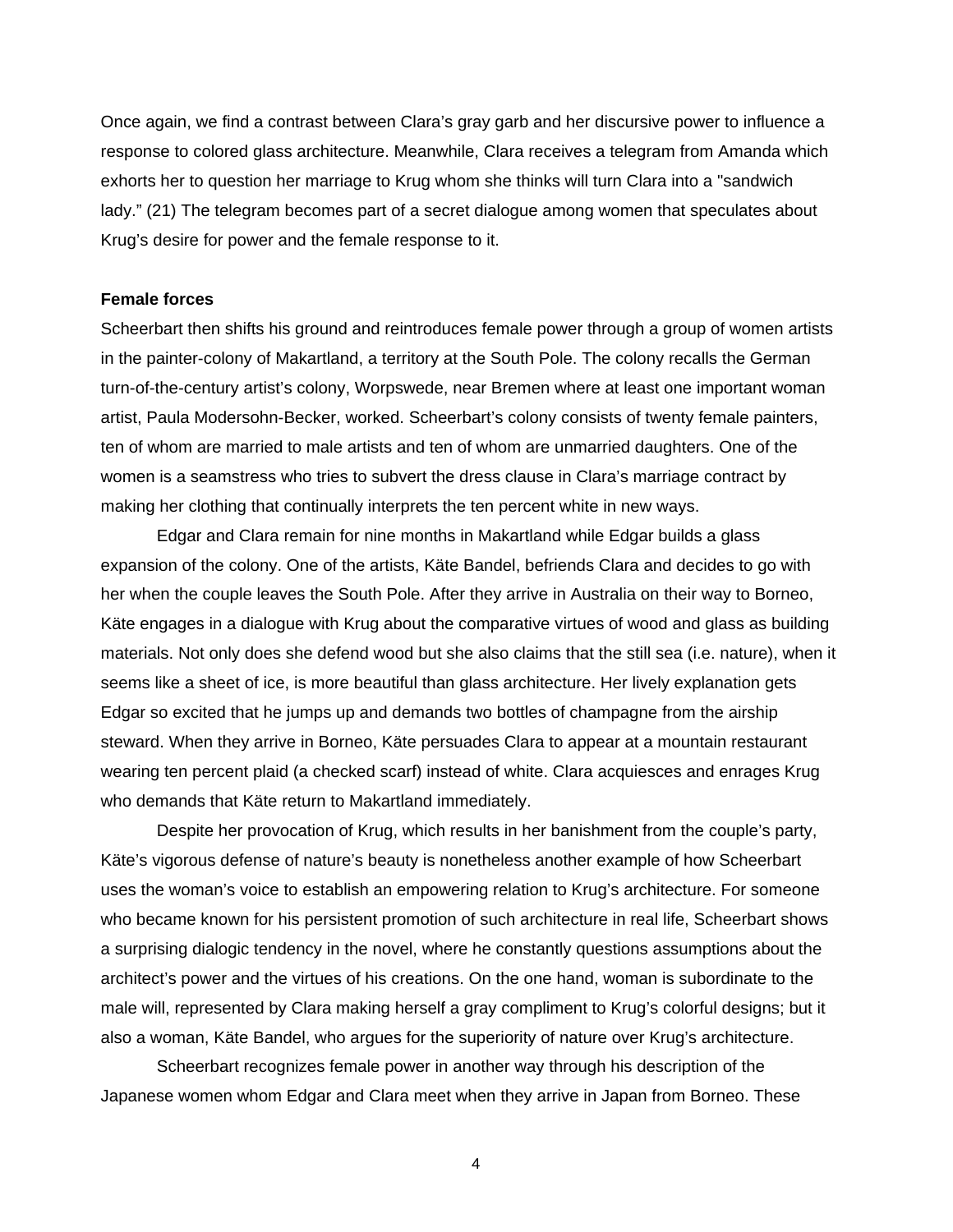women, who live in glass buildings within a small mine, "went around in airy costumes that were, naturally, ablaze with very, very bright colors." (41) Krug does not like these colors because he thinks they overwhelm those of the glass walls. When he tries to praise his wife's gray clothing, he is met with opposition by the Japanese women. Their spokeswoman, the Marquise of Fi-Boh tells Edgar that his thoughts about contrast might sit well in Europe but they don't hold up in Japan. She praises his architecture but denigrates his wife's drab clothing and offers to change it. Krug refuses and leaves the room with his wife. Subsequently they head to north India where Krug is involved with a project in a large zoological park.

### **Architectural ambitions**

With the exception of the exhibition hall in Chicago, Krug's architectural projects are primarily in underdeveloped countries and territories, some real and some fanciful. Most are in Asia or the Pacific region, while several are in the Middle East and one is at the South Pole. Scheerbart goes out of his way to contrast the grand scope and advanced technology of Krug's glass architecture with the backward or primitive conditions of the places where it is being considered or built. In the Fiji Islands, the natives "probably sleep in holes and never think about glass architecture."(16-17) Webster, in a discussion with Krug, advises against laying a rail line there. Considering transportation plans for the islands, Krug sees the advantages of using litters to carry people. This, he says, would give the natives something to do.

In India at the foot of the Himalayas Krug observes a zoological park where the walls that separate the animals are made of brick. Electric carriages run along the walls, moving the visitors from one animal area to another. Despite the sophisticated technology, Krug is unimpressed because the park does not have enough glass. He tells the park directors that foreigners will only visit the zoo if they find great glass architecture there. Then he proposes that they build colored glass roofs in a variety of shapes over the brick walls. The directors agree to enclose only one quarter of the buildings.

**THE** architects of the **INDIAN** animal park decide to build a ten-tower organ for Clara, thus amplifying her musical voice which causes the wild animals to stop their roaring. Shortly thereafter the Marquise Fi-Boh arrives from Japan with an entourage of eighty five women bringing bolts of silk cloth. They persuade Clara to dress in the colorful silk. She does so and then plays "wild waltz music" throughout the night.

At the moment of Clara's liberation in India, Krug is in Ceylon with Mr. Webster where he is discussing plans for a Center for Air Research, that would require more than one hundred iron and glass ports in the mountains. Krug's ideas for using glass to build the center are challenged by the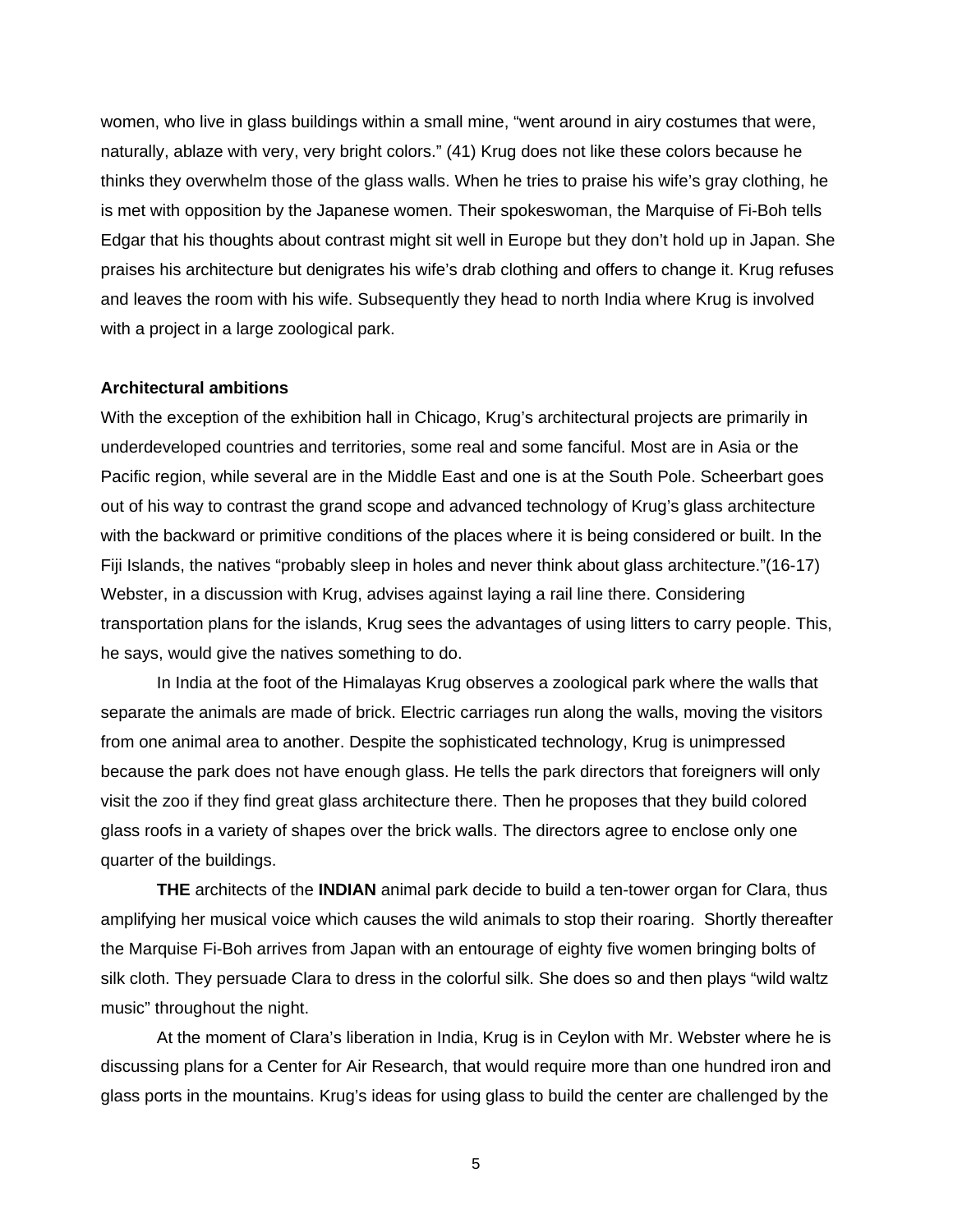engineers who think glass would be too heavy for the structure. As a replacement they suggest "a wire mesh with a colorful transparent glue spread over it."(56) They also question Krug's proposal to use parabolic and elliptical shapes for the hangars.

Krug fails to persuade the engineers in Ceylon of his views and moves on to other projects. In the so-called Kuria Muria Islands he has a rendez-vous with a wealthy Chinese client Li-Tung who makes him dress in red silk for their meeting and presents in his honor a performance of exotic female dancers of all races in colorful veils (Scheerbart mentions Negresses, Indians, and Persians). Li-Tung tells Krug that he wants to build houses that hang from gallows. Krug proposes glass houses that could be raised or lowered using a lever arm and rotated so that the living room is always in the shade.

The projects that engage Krug range from the futuristic as in the Center for Air Research in Ceylon to the archeological as in Babylon, where a group of businessmen want to recreate the ancient city as it was under Nebuchadnezzar. They propose to staff the Babylonian theme park with Bedouins who would dress up as "warriors, court officials, eunuchs, and temple servants." (72) All visitors would have to dress in Babylonian costume and women would be carried about in litters. Majolica, Scheerbart tells us, was the triumphant material of the new Babylon and Krug can do little with the project except to glass in the ancient king's barge. Although he has no architectural success in Babylon, Krug agrees there to strike the clause in the marriage contract with Clara that requires her to dress in gray. Nonetheless, Clara says that she will continue to wear gray with ten percent white by her own consent. Now Clara can costume herself as she likes and her desire to remain a quiet compliment to her husband's architecture becomes an important contrast to Käte Bandel's more contentious earlier debate with Krug about the aesthetic power of nature versus his buildings.

The succession of events that leads to striking the dress clause from the marriage contract is paralleled by Krug's continued lack of success with his projects. In Cairo, where he is invited to meet with members of a newly formed pyramid society his suggestion to build small glass hotels on the banks of the Nile is rebuffed and the society members propose instead the construction of large glass obelisks on the tops of the pyramids. Outraged, Krug refuses to mix glass architecture with ancient buildings and he will have nothing to do with the Egyptian project.

When they leave Egypt, Krug reveals to Clara that he is also an archeologist. He explains that antiquity and glass architecture are still compatible and he proposes to demonstrate this compatibility with the design of a new museum for Oriental weapons on Malta. When he and Clara arrive there, Clara is now more outspoken about her views on architecture. She has become Krug's supporter, telling him that she wears her gray clothes strategically in order to help seduce